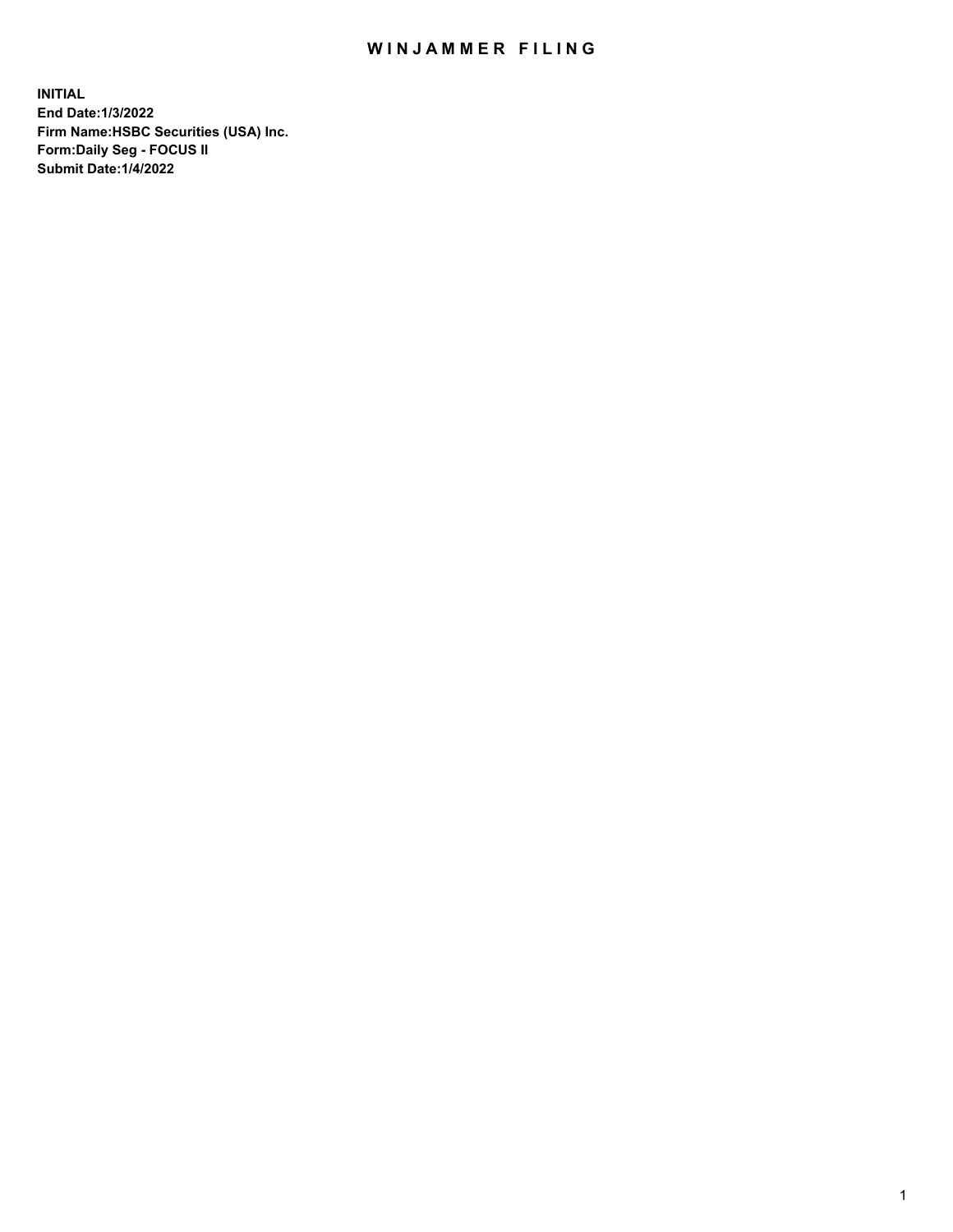**INITIAL End Date:1/3/2022 Firm Name:HSBC Securities (USA) Inc. Form:Daily Seg - FOCUS II Submit Date:1/4/2022 Daily Segregation - Cover Page**

| Name of Company                                                                                                                                                                                                                                                                                                                | <b>HSBC Securities (USA) Inc.</b>                               |
|--------------------------------------------------------------------------------------------------------------------------------------------------------------------------------------------------------------------------------------------------------------------------------------------------------------------------------|-----------------------------------------------------------------|
| <b>Contact Name</b>                                                                                                                                                                                                                                                                                                            | <b>Michael Vacca</b>                                            |
| <b>Contact Phone Number</b>                                                                                                                                                                                                                                                                                                    | 212-525-7951                                                    |
| <b>Contact Email Address</b>                                                                                                                                                                                                                                                                                                   | michael.vacca@us.hsbc.com                                       |
| FCM's Customer Segregated Funds Residual Interest Target (choose one):<br>a. Minimum dollar amount: ; or<br>b. Minimum percentage of customer segregated funds required:%; or<br>c. Dollar amount range between: and; or<br>d. Percentage range of customer segregated funds required between:% and%.                          | 106,000,000<br>$\underline{\mathbf{0}}$<br>0 <sub>0</sub><br>00 |
| FCM's Customer Secured Amount Funds Residual Interest Target (choose one):<br>a. Minimum dollar amount: ; or<br>b. Minimum percentage of customer secured funds required:% ; or<br>c. Dollar amount range between: and; or<br>d. Percentage range of customer secured funds required between:% and%.                           | 15,000,000<br><u>0</u><br>0 <sub>0</sub><br>0 <sub>0</sub>      |
| FCM's Cleared Swaps Customer Collateral Residual Interest Target (choose one):<br>a. Minimum dollar amount: ; or<br>b. Minimum percentage of cleared swaps customer collateral required:% ; or<br>c. Dollar amount range between: and; or<br>d. Percentage range of cleared swaps customer collateral required between:% and%. | 61,000,000<br><u>0</u><br><u>00</u><br>00                       |

Attach supporting documents CH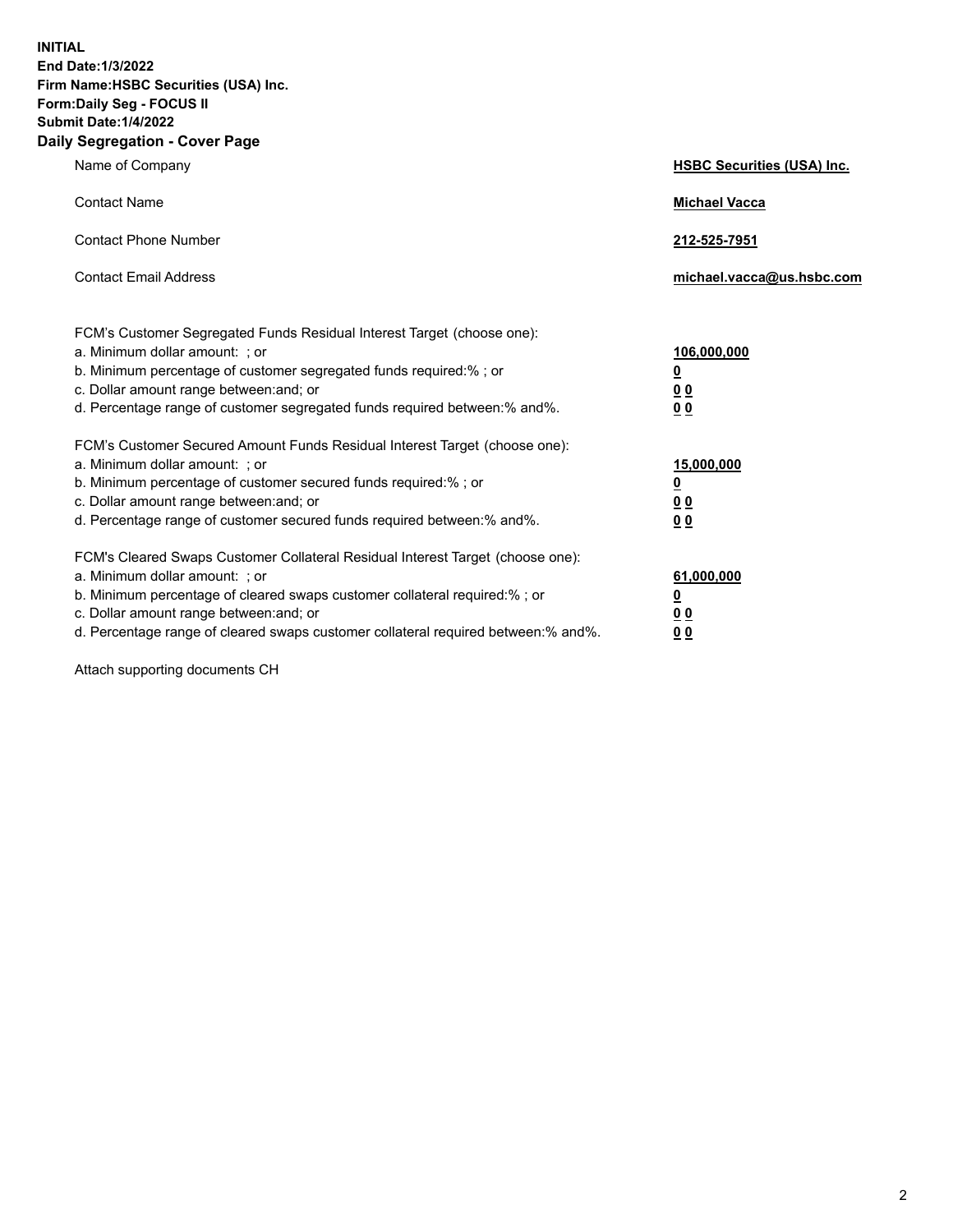**INITIAL End Date:1/3/2022 Firm Name:HSBC Securities (USA) Inc. Form:Daily Seg - FOCUS II Submit Date:1/4/2022 Daily Segregation - Secured Amounts** Foreign Futures and Foreign Options Secured Amounts Amount required to be set aside pursuant to law, rule or regulation of a foreign government or a rule of a self-regulatory organization authorized thereunder **0** [7305] 1. Net ledger balance - Foreign Futures and Foreign Option Trading - All Customers A. Cash **95,443,706** [7315] B. Securities (at market) **22,997,420** [7317] 2. Net unrealized profit (loss) in open futures contracts traded on a foreign board of trade **23,030,600** [7325] 3. Exchange traded options a. Market value of open option contracts purchased on a foreign board of trade **0** [7335] b. Market value of open contracts granted (sold) on a foreign board of trade **0** [7337] 4. Net equity (deficit) (add lines 1. 2. and 3.) **141,471,726** [7345] 5. Account liquidating to a deficit and account with a debit balances - gross amount **943,964** [7351] Less: amount offset by customer owned securities **-943,791** [7352] **173** [7354] 6. Amount required to be set aside as the secured amount - Net Liquidating Equity Method (add lines 4 and 5) **141,471,899** [7355] 7. Greater of amount required to be set aside pursuant to foreign jurisdiction (above) or line 6. **141,471,899** [7360] FUNDS DEPOSITED IN SEPARATE REGULATION 30.7 ACCOUNTS 1. Cash in banks A. Banks located in the United States **17,185,757** [7500] B. Other banks qualified under Regulation 30.7 **0** [7520] **17,185,757** [7530] 2. Securities A. In safekeeping with banks located in the United States **22,997,420** [7540] B. In safekeeping with other banks qualified under Regulation 30.7 **0** [7560] **22,997,420** [7570] 3. Equities with registered futures commission merchants A. Cash **0** [7580] B. Securities **0** [7590] C. Unrealized gain (loss) on open futures contracts **0** [7600] D. Value of long option contracts **0** [7610] E. Value of short option contracts **0** [7615] **0** [7620] 4. Amounts held by clearing organizations of foreign boards of trade A. Cash **0** [7640] B. Securities **0** [7650] C. Amount due to (from) clearing organization - daily variation **0** [7660] D. Value of long option contracts **0** [7670] E. Value of short option contracts **0** [7675] **0** [7680] 5. Amounts held by members of foreign boards of trade A. Cash **104,214,937** [7700] B. Securities **0** [7710] C. Unrealized gain (loss) on open futures contracts **23,030,600** [7720] D. Value of long option contracts **0** [7730] E. Value of short option contracts **0** [7735] **127,245,537** [7740] 6. Amounts with other depositories designated by a foreign board of trade **0** [7760] 7. Segregated funds on hand **0** [7765] 8. Total funds in separate section 30.7 accounts **167,428,714** [7770] 9. Excess (deficiency) Set Aside for Secured Amount (subtract line 7 Secured Statement Page 1 from Line 8) **25,956,815** [7380] 10. Management Target Amount for Excess funds in separate section 30.7 accounts **15,000,000** [7780] 11. Excess (deficiency) funds in separate 30.7 accounts over (under) Management Target **10,956,815** [7785]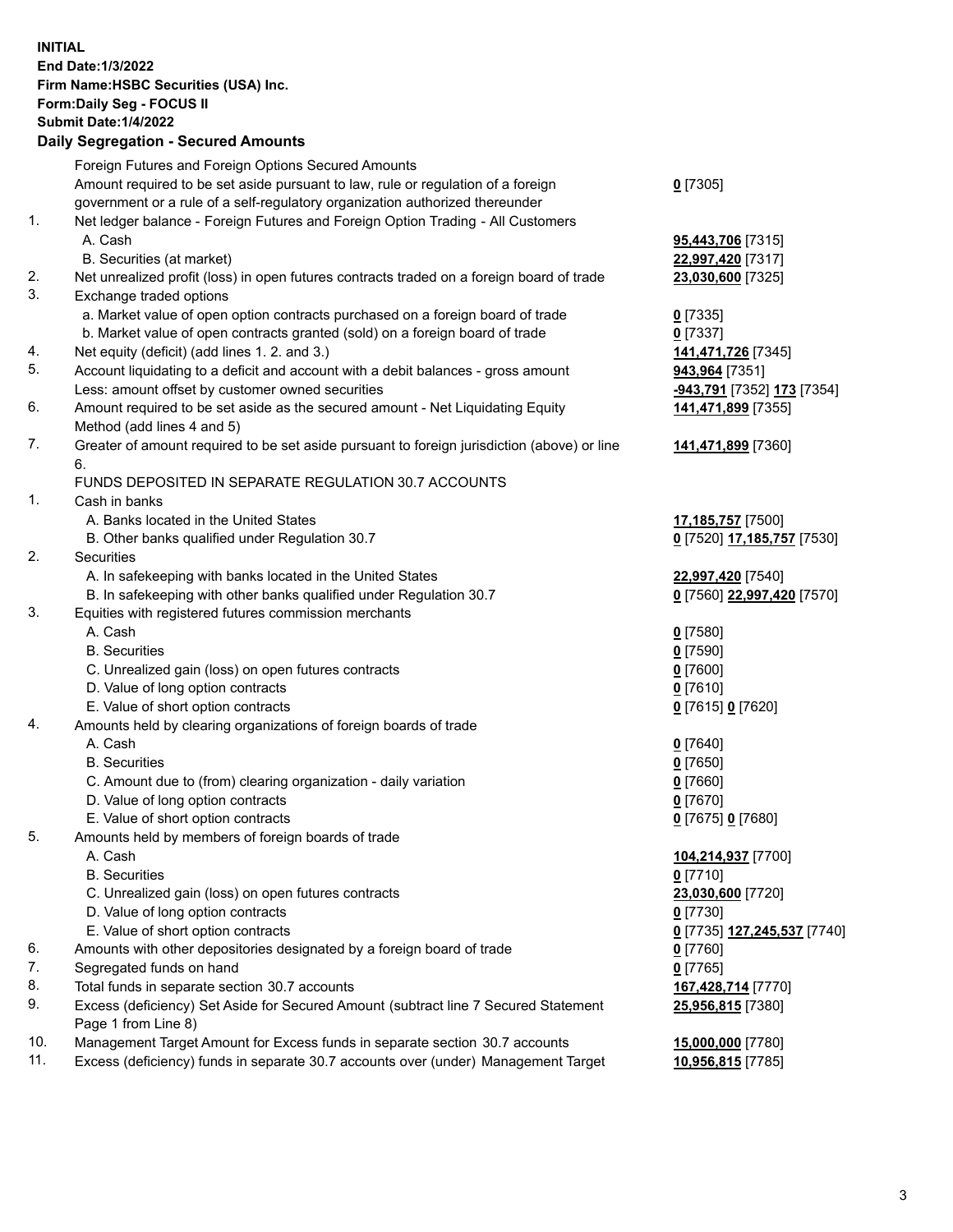| <b>INITIAL</b> | End Date: 1/3/2022<br>Firm Name: HSBC Securities (USA) Inc.                         |                                           |
|----------------|-------------------------------------------------------------------------------------|-------------------------------------------|
|                | <b>Form:Daily Seg - FOCUS II</b>                                                    |                                           |
|                | <b>Submit Date: 1/4/2022</b>                                                        |                                           |
|                | Daily Segregation - Segregation Statement                                           |                                           |
|                | SEGREGATION REQUIREMENTS(Section 4d(2) of the CEAct)                                |                                           |
| 1.             | Net ledger balance                                                                  |                                           |
|                | A. Cash                                                                             | 1,397,529,239 [7010]                      |
|                | B. Securities (at market)                                                           | <u>1,149,419,588</u> [7020]               |
| 2.             | Net unrealized profit (loss) in open futures contracts traded on a contract market  | 597,920,304 [7030]                        |
| 3.             | Exchange traded options                                                             |                                           |
|                | A. Add market value of open option contracts purchased on a contract market         | <u>711,361,011</u> [7032]                 |
|                | B. Deduct market value of open option contracts granted (sold) on a contract market | <u>-158,042,026</u> [7033]                |
| 4.             | Net equity (deficit) (add lines 1, 2 and 3)                                         | 3,698,188,116 [7040]                      |
| 5.             | Accounts liquidating to a deficit and accounts with                                 |                                           |
|                | debit balances - gross amount                                                       | 61,384,471 [7045]                         |
|                | Less: amount offset by customer securities                                          | <b>-61,384,471</b> [7047] <b>0</b> [7050] |
| 6.             | Amount required to be segregated (add lines 4 and 5)                                | 3,698,188,116 [7060]                      |
|                | FUNDS IN SEGREGATED ACCOUNTS                                                        |                                           |
| 7.             | Deposited in segregated funds bank accounts                                         |                                           |
|                | A. Cash                                                                             | 11,770,082 [7070]                         |
|                | B. Securities representing investments of customers' funds (at market)              | $0$ [7080]                                |
|                | C. Securities held for particular customers or option customers in lieu of cash (at | 175,994,535 [7090]                        |
|                | market)                                                                             |                                           |
| 8.             | Margins on deposit with derivatives clearing organizations of contract markets      |                                           |
|                | A. Cash                                                                             | 1,959,772,399 [7100]                      |
|                | B. Securities representing investments of customers' funds (at market)              | $0$ [7110]                                |
|                | C. Securities held for particular customers or option customers in lieu of cash (at | 947,847,279 [7120]                        |
|                | market)                                                                             |                                           |
| 9.<br>10.      | Net settlement from (to) derivatives clearing organizations of contract markets     | 141, 162, 215 [7130]                      |
|                | Exchange traded options<br>A. Value of open long option contracts                   |                                           |
|                | B. Value of open short option contracts                                             | 711,361,011 [7132]                        |
| 11.            | Net equities with other FCMs                                                        | -158,042,026 [7133]                       |
|                | A. Net liquidating equity                                                           | <u>28,187</u> [7140]                      |
|                | B. Securities representing investments of customers' funds (at market)              | $0$ [7160]                                |
|                | C. Securities held for particular customers or option customers in lieu of cash (at | 23,820,312 [7170]                         |
|                | market)                                                                             |                                           |
| 12.            | Segregated funds on hand                                                            | 1,757,462 [7150]                          |
| 13.            | Total amount in segregation (add lines 7 through 12)                                | 3,815,471,456 [7180]                      |
| 14.            | Excess (deficiency) funds in segregation (subtract line 6 from line 13)             | 117,283,340 [7190]                        |
| 15.            | Management Target Amount for Excess funds in segregation                            | 106,000,000 [7194]                        |

16. Excess (deficiency) funds in segregation over (under) Management Target Amount Excess

**11,283,340** [7198]